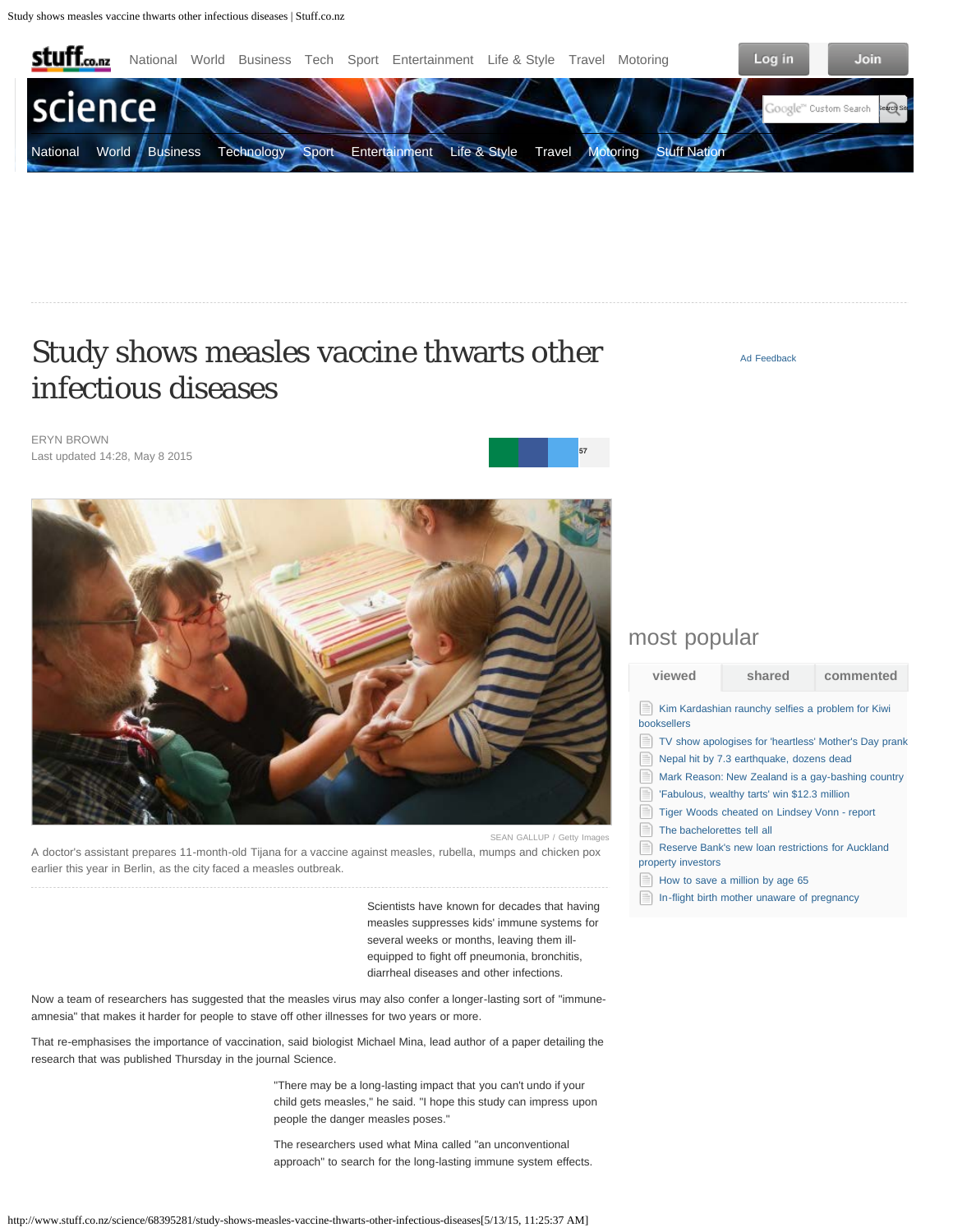

Previous work in macaque monkeys suggested that monkeys with the disease lost white blood cells their bodies had trained to fight off other illnesses, gaining new ones that were primed only to combat measles — their bodies essentially forgetting how to recognise and neutralise other pathogens and leaving them vulnerable to infection.

To test if a similar thing may occur in humans, the group mined historical data to tease out the relationship between measles incidence and deaths from other infectious diseases.

They turned to data from England and Wales — developed nations where disease levels are generally low, allowing a less-muddled view of measles's effects. Studying measles incidence and deaths from infectious disease both before and after the introduction of the measles vaccine in the UK in the 1960s, Mina and the team saw a

sort of shadow effect, where deaths from a variety of non-measles infectious diseases closely tracked measles incidence. The more measles in a population, the more deaths from other illnesses in the 28-month period that followed.

The same trend emerged when they studied similar data from the US and from Denmark.

"Really it didn't matter what age group, what decade or what country," said Mina, a medical student at Emory University in Atlanta who worked on the study as a postdoctoral researcher at Princeton University in New Jersey. "They all showed consistent results … what we're suggesting happens over the long term is that your immune system works fine, but it has forgotten what it previously learned."

#### **READ MORE:**

- **\* [Measles at Christchurch preschool](http://www.stuff.co.nz/national/health/67144438/Measles-at-Christchurch-preschool)**
- **\* [Auckland measles case sparks alert](http://www.stuff.co.nz/national/health/67809809/auckland-measles-case-sparks-alert)**
- **\* [Roald Dah's heartbreaking letter becomes measles vaccination call to arms](http://www.stuff.co.nz/life-style/well-good/inspire-me/65710664/Roald-Dahls-heartbreaking-letter-becomes-measles-vaccination-call-to-arms)**



Others thought the paper's notion of yearslong suppression was plausible but said they could not comment on the mathematical models the

group used. Diane Griffin, a microbiologist and immunologist at Johns Hopkins University in Baltimore, said she thought it was not clear that "immunologic amnesia" was an underlying cause. "I do not think the mechanism or mechanisms are understood," she said.

Boston University virologist Paul Duprex , a co-author on the earlier research in macaques, said that the research, while mathematically dense, was "a really neat paper" that should remind people of the importance of vaccinating children against measles, which killed about 145,000 people in the world in 2013.

In the pre-vaccine era when everyone got measles, he noted, many more kids fell prey to secondary infections. "After the introduction of the vaccine that didn't happen," he added. "Measles is not a disease that doesn't cause trouble."

**- Los Angeles Times**

A measles virus under a microscope.

http://www.stuff.co.nz/science/68395281/study-shows-measles-vaccine-thwarts-other-infectious-diseases[5/13/15, 11:25:37 AM]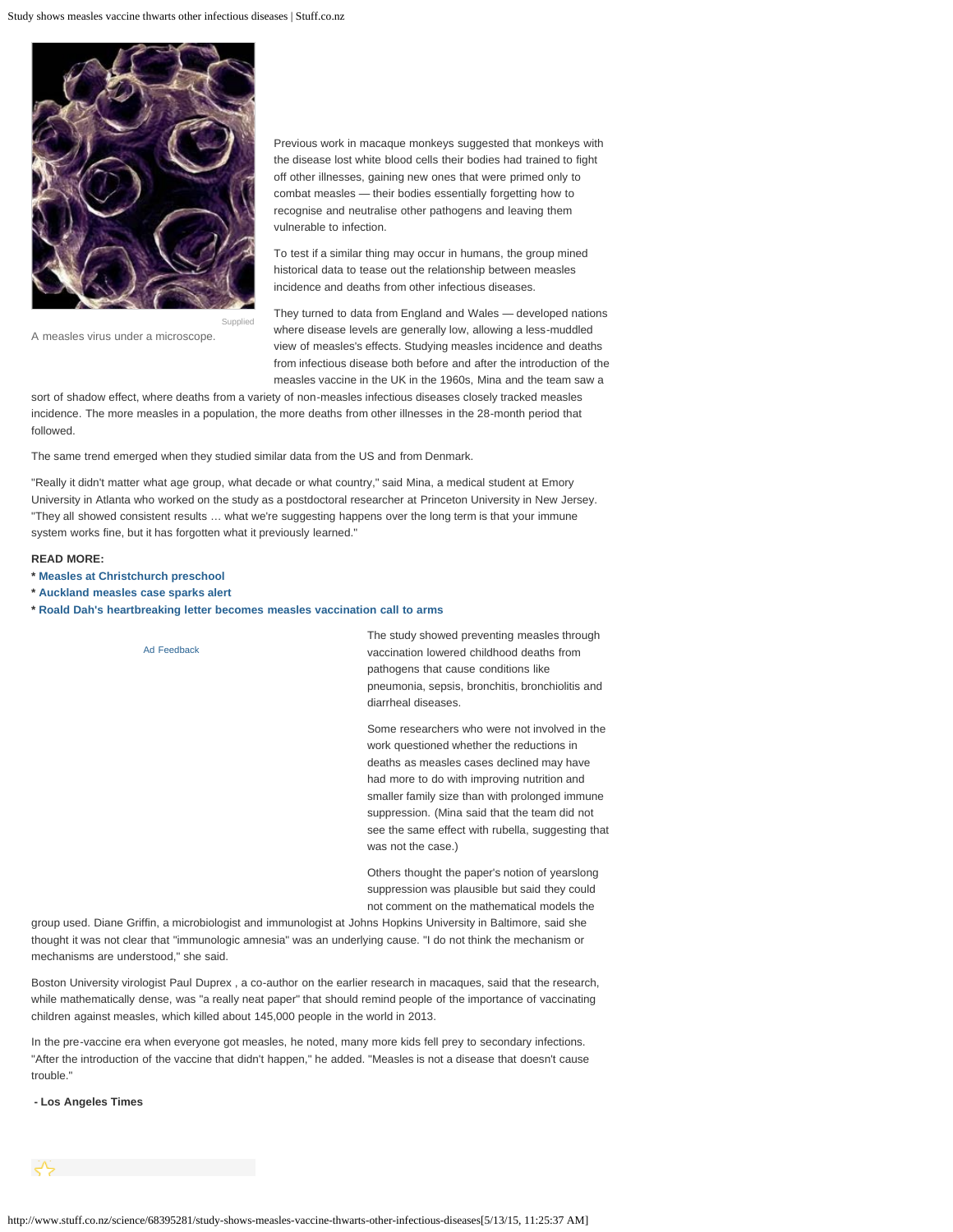<span id="page-2-0"></span>

|                         | Study shows measles vaccine thwarts other infectious diseases   Stuff.co.nz                                                                                                                                        |                 |  |  |  |
|-------------------------|--------------------------------------------------------------------------------------------------------------------------------------------------------------------------------------------------------------------|-----------------|--|--|--|
|                         | Save   Saved Stories                                                                                                                                                                                               |                 |  |  |  |
| Next Science story:     |                                                                                                                                                                                                                    |                 |  |  |  |
|                         | Stunning images capture blue sunset on Mars<br><b>Science Homepage</b>                                                                                                                                             |                 |  |  |  |
|                         |                                                                                                                                                                                                                    |                 |  |  |  |
| <b>Comments</b>         |                                                                                                                                                                                                                    |                 |  |  |  |
|                         | Login to post a comment:                                                                                                                                                                                           |                 |  |  |  |
|                         | Log in or Join                                                                                                                                                                                                     |                 |  |  |  |
|                         |                                                                                                                                                                                                                    |                 |  |  |  |
|                         |                                                                                                                                                                                                                    |                 |  |  |  |
|                         |                                                                                                                                                                                                                    |                 |  |  |  |
|                         |                                                                                                                                                                                                                    | Post            |  |  |  |
|                         |                                                                                                                                                                                                                    |                 |  |  |  |
| <b>57 Comments</b>      |                                                                                                                                                                                                                    | RSS   Subscribe |  |  |  |
|                         | metdevil678 4 days ago                                                                                                                                                                                             |                 |  |  |  |
|                         | Great troll, Stuff. Enable commenting on the most controversial topic in the Science section.<br>I wanna talk about Mars' sunset, dammit!                                                                          |                 |  |  |  |
| Reply                   |                                                                                                                                                                                                                    | -1 3 5          |  |  |  |
| Lewen Martin 5 days ago |                                                                                                                                                                                                                    |                 |  |  |  |
|                         | What about whwn my mum was little they had measels partys and they were fine. Ao if your doc says<br>jump in the fire cauae its gud for you, you will lol!! Go on inject your selves with poison and have a ball*! |                 |  |  |  |
| Reply                   | $\blacktriangledown$ 5 replies                                                                                                                                                                                     | -12 3 7         |  |  |  |
|                         | maw 5 days ago                                                                                                                                                                                                     |                 |  |  |  |
|                         | head in the sand much?                                                                                                                                                                                             |                 |  |  |  |
|                         | Reply                                                                                                                                                                                                              | +4 3 ?          |  |  |  |
|                         | <b>RobertCunningham</b> 5 days ago                                                                                                                                                                                 |                 |  |  |  |
|                         | Firstly i'm pretty sure your wrong as having a measles party is just a STUPID idea lets have a<br>party with the most infectious disease out there sounds like a BRILLIANT idea to me                              |                 |  |  |  |
|                         | No, if anything your mum probably attended POX parties where one child has chicken pox and                                                                                                                         |                 |  |  |  |
|                         | other children are brought around to get infected (Also a stupid idea)<br>but hey you can bash doctors all you want but I BET you still go see a doctor if you break a<br>bone or you need surgery                 |                 |  |  |  |
|                         | So apparently you can trust doctors to fix bones / operate on you but when it comes to<br>vaccinations they are all lying devils who are just trying to make a profit.                                             |                 |  |  |  |
|                         | get your head out of the sand.                                                                                                                                                                                     |                 |  |  |  |
|                         | Reply                                                                                                                                                                                                              | $+4$ 3 ?        |  |  |  |
|                         | <b>Banana001</b> 4 days ago                                                                                                                                                                                        |                 |  |  |  |
|                         | ummmm your talking about 'chicken pox parties' which were very common NOT 'measles<br>parties' mealses is deadly, chicken pox is not. might as well have a 'ebola party' while your at it                          |                 |  |  |  |
|                         | Reply                                                                                                                                                                                                              | +3 6 7          |  |  |  |
|                         | maw 4 days ago                                                                                                                                                                                                     |                 |  |  |  |
|                         | You should watch a documentary on witch doctors in Africa or India. You are the western                                                                                                                            |                 |  |  |  |
|                         | equivalent.<br>Reply                                                                                                                                                                                               | $+4$ 3 5        |  |  |  |
|                         |                                                                                                                                                                                                                    |                 |  |  |  |
|                         | Rebus 3 days ago                                                                                                                                                                                                   |                 |  |  |  |
|                         | No they were not " fine " your rant is proof.                                                                                                                                                                      |                 |  |  |  |

http://www.stuff.co.nz/science/68395281/study-shows-measles-vaccine-thwarts-other-infectious-diseases[5/13/15, 11:25:37 AM]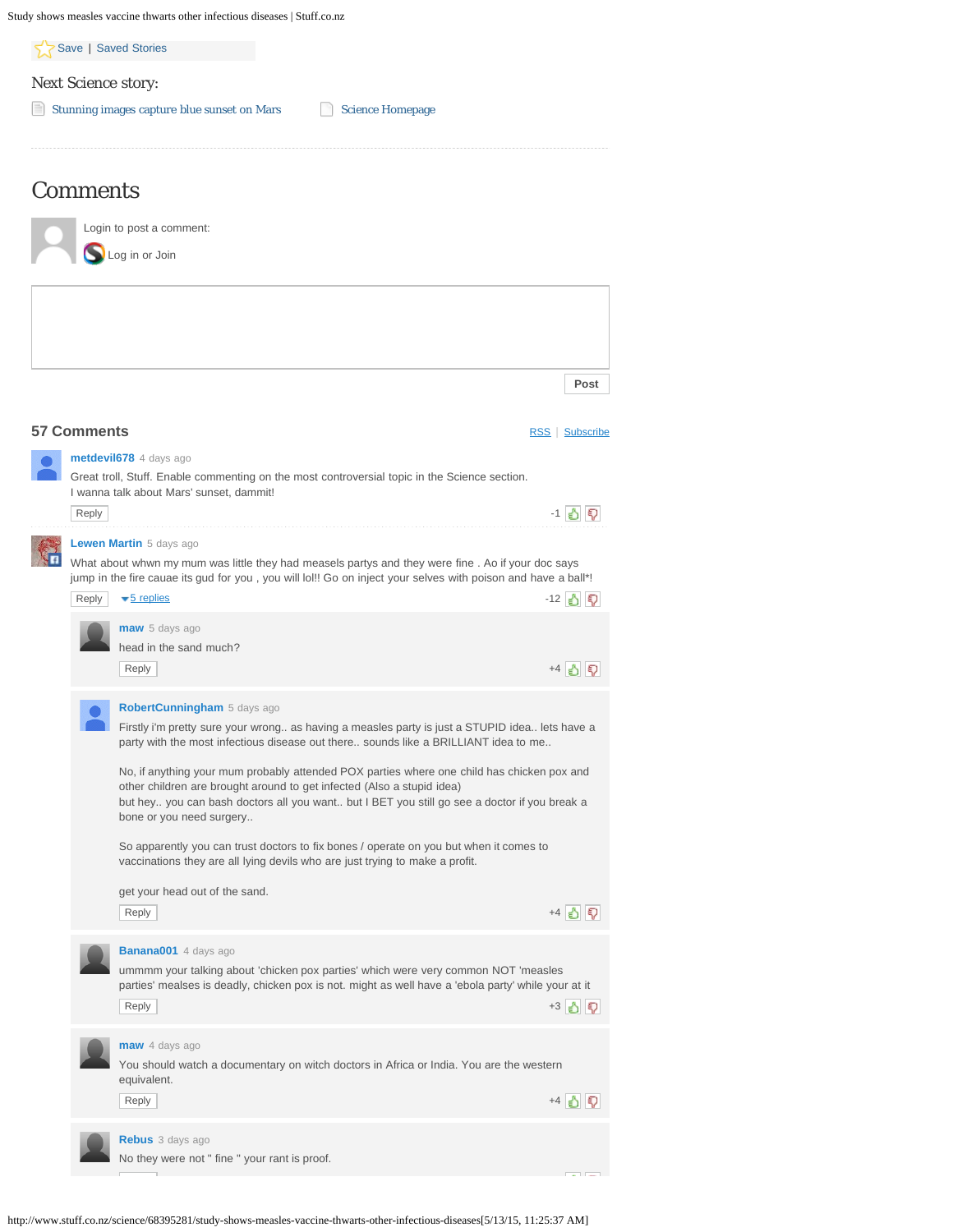### Study shows measles vaccine thwarts other infectious diseases | Stuff.co.nz

|  |       | Reply                                                                                                                                                                                  |                                                                                                                                                                                                                                                                                                                                                                   | $0 \leqslant 0$     |  |  |  |
|--|-------|----------------------------------------------------------------------------------------------------------------------------------------------------------------------------------------|-------------------------------------------------------------------------------------------------------------------------------------------------------------------------------------------------------------------------------------------------------------------------------------------------------------------------------------------------------------------|---------------------|--|--|--|
|  |       |                                                                                                                                                                                        |                                                                                                                                                                                                                                                                                                                                                                   |                     |  |  |  |
|  | Reply | Kiwimon 5 days ago                                                                                                                                                                     | And where is the link to this supposedly convincing study please?                                                                                                                                                                                                                                                                                                 | 0 3 1 5             |  |  |  |
|  |       | John Q Public 5 days ago                                                                                                                                                               |                                                                                                                                                                                                                                                                                                                                                                   |                     |  |  |  |
|  | Reply | Usual anti-vax nut jobs out in force.                                                                                                                                                  |                                                                                                                                                                                                                                                                                                                                                                   |                     |  |  |  |
|  |       | <b>Ladyofscales</b> 5 days ago<br>Thirmerosal: labelled 'very toxic' because there is no safe level of mercury. Just ONE of the ingredients in<br>such vaccines as a preservative.     |                                                                                                                                                                                                                                                                                                                                                                   |                     |  |  |  |
|  |       | No thanks, I will take the measles and my immune system will deal to it like so many generations before.<br>Infact, I like many others have had the measles and we survived just fine. |                                                                                                                                                                                                                                                                                                                                                                   |                     |  |  |  |
|  | Reply | $\blacktriangleright$ 7 replies                                                                                                                                                        |                                                                                                                                                                                                                                                                                                                                                                   | -6 凸 5              |  |  |  |
|  |       |                                                                                                                                                                                        | mahana542 5 days ago<br>Been doing your 'research' on the internet sites that suit? Rather than reading any number of<br>scientifically vetted papers available you've taken that easy option! Next you'll get a doctorate<br>from google, it's free and it's easy, too.                                                                                          |                     |  |  |  |
|  |       | Reply                                                                                                                                                                                  | $\blacktriangleright$ 4 replies                                                                                                                                                                                                                                                                                                                                   | +11 马 习             |  |  |  |
|  |       |                                                                                                                                                                                        | Edgeofreason 5 days ago<br>Yes it's so much better to do research from the DL pamphlet at the WINZ office.<br>Considering the small issue over the whole pesky "oops our research papers turn out<br>to be PR pieces" issue in the journal industry, I would say you're far safer to take the<br>word of some random on the net than some paid random on the net. | $-1$ 3 $\mathbb{Q}$ |  |  |  |
|  |       |                                                                                                                                                                                        |                                                                                                                                                                                                                                                                                                                                                                   |                     |  |  |  |
|  |       |                                                                                                                                                                                        | <b>Ladyofscales</b> 5 days ago<br>Hmm, what does science say about the dangers of mercury or aluminium in the human<br>body for that matter?                                                                                                                                                                                                                      |                     |  |  |  |
|  |       |                                                                                                                                                                                        | Probably the same reason we removed lead from paint and petrol right?                                                                                                                                                                                                                                                                                             |                     |  |  |  |
|  |       |                                                                                                                                                                                        | Mercury has no safe limit: FACT                                                                                                                                                                                                                                                                                                                                   | $-7$ $\geq$         |  |  |  |
|  |       |                                                                                                                                                                                        | Hinterlander 4 days ago<br>Ladyofscales, antacids contain 1000x the aluminium than a vaccine does. aluminium is<br>the 10th most abundant element in the earth's crust. We're breathing it in all the time<br>as its in the dust, etc, etc. As stated above there is no thimerosal in any vaccines on<br>the national schedule.                                   | +3 6 7              |  |  |  |
|  |       |                                                                                                                                                                                        | metdevil678 4 days ago                                                                                                                                                                                                                                                                                                                                            |                     |  |  |  |
|  |       |                                                                                                                                                                                        | @Ladyofscales - I hope you don't eat fish.                                                                                                                                                                                                                                                                                                                        |                     |  |  |  |
|  |       |                                                                                                                                                                                        | Vaccines USED TO contain a NON-TOXIC variety of Mercury (which they no longer<br>do, thanks to purists who're more afraid of gluten than of smallpox), but you know<br>what does contain the toxic form of Mercury? Fish                                                                                                                                          | +2 3 7              |  |  |  |
|  |       |                                                                                                                                                                                        |                                                                                                                                                                                                                                                                                                                                                                   |                     |  |  |  |
|  |       | Reply                                                                                                                                                                                  | Hinterlander 4 days ago<br>According to the Immunisation Advisory Centre website, there is no thimerosal in the MMR<br>vaccine. in fact there is no thimerosal in any of the vaccines on the national schedule.                                                                                                                                                   | +3 6 7              |  |  |  |
|  |       |                                                                                                                                                                                        |                                                                                                                                                                                                                                                                                                                                                                   |                     |  |  |  |
|  |       |                                                                                                                                                                                        | <b>Banana001</b> 3 days ago<br>there is NO mercury in the vaccine and hasnt been for some time. What about tje others that<br>didn't survive mealses? or if they sisr they haber long lasting affects such as deafness                                                                                                                                            |                     |  |  |  |
|  |       | Reply                                                                                                                                                                                  |                                                                                                                                                                                                                                                                                                                                                                   | $+2$                |  |  |  |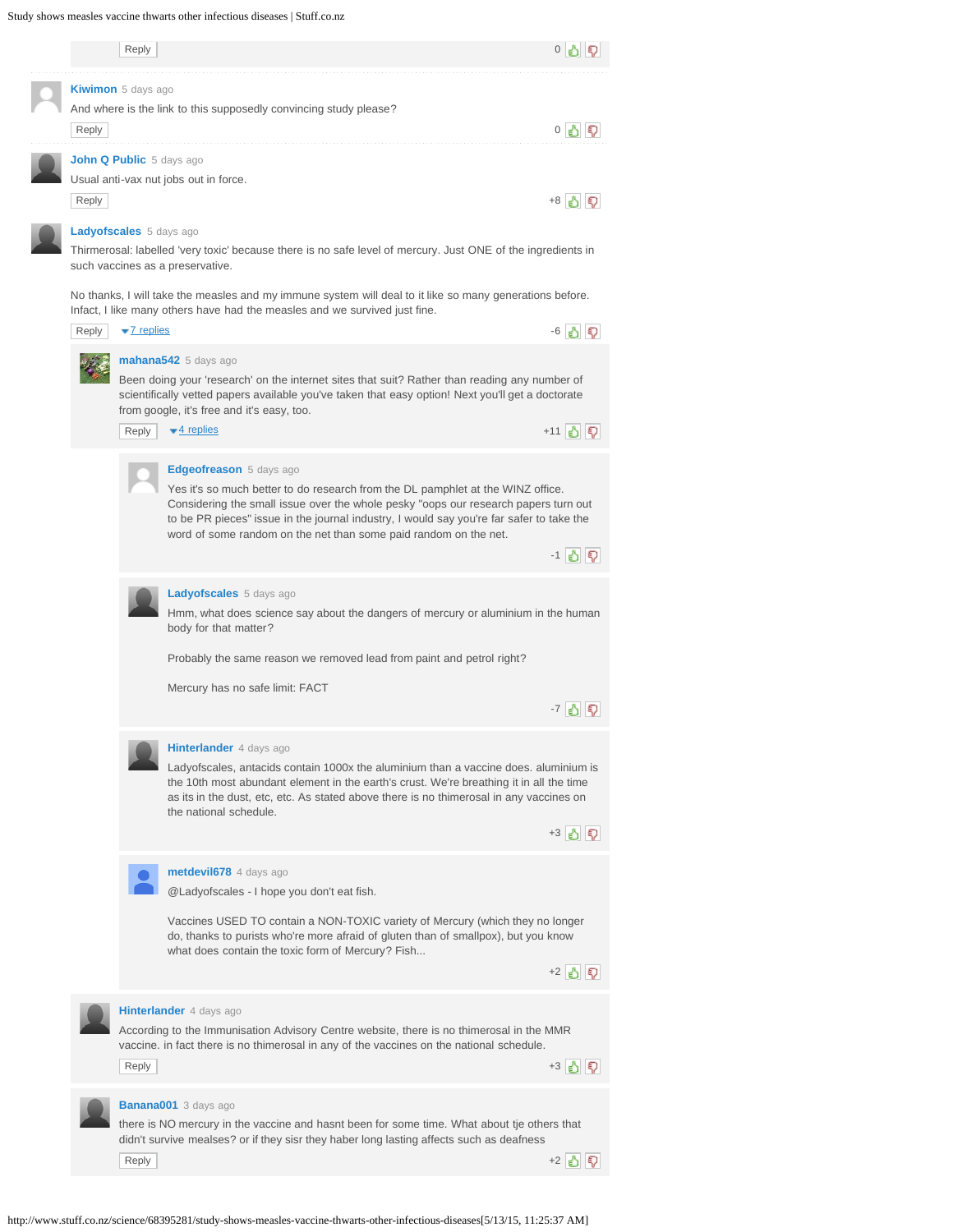|  | <b>GBW</b> 5 days ago                                                                            |                                                                                                                          |         |  |  |  |  |
|--|--------------------------------------------------------------------------------------------------|--------------------------------------------------------------------------------------------------------------------------|---------|--|--|--|--|
|  | Lewen Martin, my daughter died of disease called sub acute schlerosing pan encephalitis (measles |                                                                                                                          |         |  |  |  |  |
|  |                                                                                                  | encephalitis) 15 years after she had measles. Vaccinate. Measles is lethal.                                              |         |  |  |  |  |
|  | Reply                                                                                            |                                                                                                                          | $+8$    |  |  |  |  |
|  | <b>Lewen Martin</b> 5 days ago                                                                   |                                                                                                                          |         |  |  |  |  |
|  | Lol oh my word measils !! Big pharma put so much fear into people!! Do some reaserch please!! As |                                                                                                                          |         |  |  |  |  |
|  | always people always judge!                                                                      |                                                                                                                          |         |  |  |  |  |
|  | Reply                                                                                            | $\blacktriangleright$ 2 replies                                                                                          | -11 A D |  |  |  |  |
|  |                                                                                                  | <b>Archereon</b> 5 days ago                                                                                              |         |  |  |  |  |
|  |                                                                                                  | Because measles can kill. And the secondary affects can kill, Incidentally big pharma would                              |         |  |  |  |  |
|  |                                                                                                  | make more money from the drugs to treat diseases than the vaccines.<br>Reply                                             |         |  |  |  |  |
|  |                                                                                                  |                                                                                                                          |         |  |  |  |  |
|  |                                                                                                  |                                                                                                                          |         |  |  |  |  |
|  |                                                                                                  | RobertCunningham 5 days ago                                                                                              |         |  |  |  |  |
|  |                                                                                                  | Funny I did my research and I concluded that "Big Pharma" would make MUCH more money                                     |         |  |  |  |  |
|  |                                                                                                  | selling drugs to alleviate the symptoms of diseases rather than vaccinations against them                                |         |  |  |  |  |
|  |                                                                                                  | Get a high fever and end up in hospital? BAM you get a Saline fluid bag into your veins!                                 |         |  |  |  |  |
|  |                                                                                                  | Got aches and pains? BOOM! Pain killers to ease that<br>Got an itchy rash? here's a topical ointment to ease the itching |         |  |  |  |  |
|  |                                                                                                  | etc.                                                                                                                     |         |  |  |  |  |
|  |                                                                                                  |                                                                                                                          |         |  |  |  |  |
|  |                                                                                                  | but NO apparently they make SOOOOO much more money on PREVENTING diseases<br>Reply                                       | +5 6 7  |  |  |  |  |
|  |                                                                                                  |                                                                                                                          |         |  |  |  |  |
|  | <b>Nikki Speirs</b> 5 days ago                                                                   |                                                                                                                          |         |  |  |  |  |
|  |                                                                                                  | Come on - anything with the line ; suggested that the measles virus may also confer a longer-lasting sort                |         |  |  |  |  |
|  |                                                                                                  | of "immune-amnesia" really - MAY also, sort of - I don't see the justification for the story headline. More              |         |  |  |  |  |
|  |                                                                                                  | pro vaccine brainwashing. There are billions of dollars to be made in vaccinations.                                      |         |  |  |  |  |
|  | Reply                                                                                            | $\blacktriangleright$ 2 replies                                                                                          | -9 승규   |  |  |  |  |
|  |                                                                                                  | <b>zaphodalive</b> 5 days ago                                                                                            |         |  |  |  |  |
|  |                                                                                                  | You'll probably find there are billions to be made in the funeral industry as well, you pick which                       |         |  |  |  |  |
|  |                                                                                                  | industry you'd rather fund.                                                                                              |         |  |  |  |  |
|  |                                                                                                  | Reply                                                                                                                    | +7 白 1  |  |  |  |  |
|  |                                                                                                  | Archereon 5 days ago                                                                                                     |         |  |  |  |  |
|  |                                                                                                  | As opposed from all the free stuff alternative medicine companies give away to people who do                             |         |  |  |  |  |
|  |                                                                                                  | not want medicine that works?                                                                                            |         |  |  |  |  |
|  |                                                                                                  | Hyper diluted dinosaur poo is a big money maker.                                                                         |         |  |  |  |  |
|  |                                                                                                  | Reply                                                                                                                    | +2 3 5  |  |  |  |  |
|  |                                                                                                  | John Fernie 5 days ago                                                                                                   |         |  |  |  |  |
|  |                                                                                                  | Each to their own. Why is there such a huge push to justify vaccinations all of a sudden. Surely if they did             |         |  |  |  |  |
|  |                                                                                                  | what they were meant to do the proof would be in the pudding would it not.                                               |         |  |  |  |  |
|  | Reply                                                                                            | $\blacktriangleright$ 3 replies                                                                                          | -1 5 P  |  |  |  |  |
|  |                                                                                                  | zaphodalive 5 days ago                                                                                                   |         |  |  |  |  |
|  |                                                                                                  | From Wikipedia; "In 2013 polio affected 416 people down from 350,000 cases in 1988."                                     |         |  |  |  |  |
|  |                                                                                                  |                                                                                                                          |         |  |  |  |  |
|  |                                                                                                  | Is that pudding sweet enough for you? That's why vaccinations are pushed they work.                                      |         |  |  |  |  |
|  |                                                                                                  | Reply<br>$\blacktriangledown$ 1 reply                                                                                    | +9 3 5  |  |  |  |  |
|  |                                                                                                  |                                                                                                                          |         |  |  |  |  |
|  |                                                                                                  | Edgeofreason 5 days ago<br>Look up the WHO information on the reclassification of the nomenclature for Polio.            |         |  |  |  |  |
|  |                                                                                                  | And those cases still being annoying aren't wild Polio are they? Darn facts getting in                                   |         |  |  |  |  |
|  |                                                                                                  | the way of manipulated statistics really get you down when you're trying to stand on an                                  |         |  |  |  |  |
|  |                                                                                                  | uneducated soap box.                                                                                                     | -3 3 D  |  |  |  |  |
|  |                                                                                                  |                                                                                                                          |         |  |  |  |  |
|  |                                                                                                  | Archereon 5 days ago                                                                                                     |         |  |  |  |  |
|  |                                                                                                  |                                                                                                                          |         |  |  |  |  |

```
http://www.stuff.co.nz/science/68395281/study-shows-measles-vaccine-thwarts-other-infectious-diseases[5/13/15, 11:25:37 AM]
```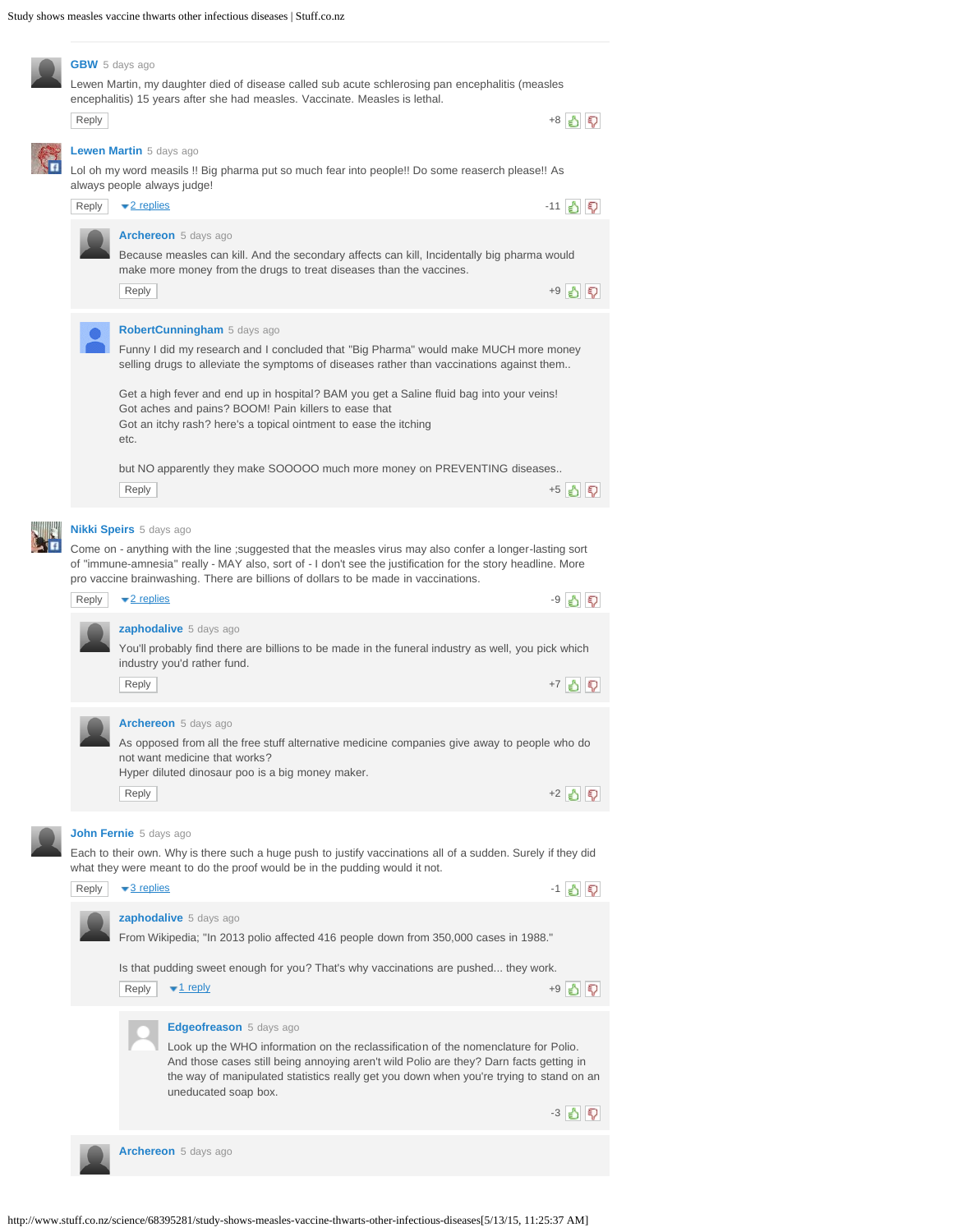

Or that you didn't get other things because you have access to medical treatment, clean water, and a reasonable level of nutrition. Amazes me you can publish a "scientific" paper yet forget that a hypothesis can only be proven without variables. The act of ignoring the variables does not make the science more sound, just more pleasant for your investors to hear at the board meeting.

-2 日 5

#### **[Hinterlander](#page-0-1)** 4 days ago

Edgeofreason, the fact that there are so many people in our world living in substandard situations supports the need to globally stamp out these diseases. Closer to home, it is the responsible thing to do anyway, that is if you care about the more vulnerable members of our communities, such as those too young to be immunised or immunocompromised from other illnesses or chemo etc.

+1 5 7



#### **[Dan M](#page-0-1)** 3 days ago

Your argument is technically correct, but try to think in practical medical terms. A vaccine works and is described effective against a specific disease by providing the immune system with the means to combat said disease. Typically this is achieved either by providing a controlled exposure to the disease to teach the I.S. to produce the antibodies, or by directly implanting the antibodies themselves. Therefore should that specific disease be contracted later in life it cannot become established in the body.

In terms of contracting other diseases, let's use bronchitis as the example, the measles vaccine provides no such protection. If a person vaccinated for measles contracts bronchitis, the bronchitis can still become established in the body. All the vaccine does is mean that there are no secondary complications from also having measles at the same time. Because the bronchitis can still become established, the measles vaccine CANNOT be allowed to be promoted as providing protection against bronchitis. What you are seeing as a technical difference is actually in practical terms a very important medical distinction.

To be termed effective against a particular disease, a vaccine MUST provide direct protection against that disease. The measles vaccine does NOT provide such protection against the other diseases listed in this article. To promote the measles vaccine as being effective against these diseases is at best irresponsible and at worst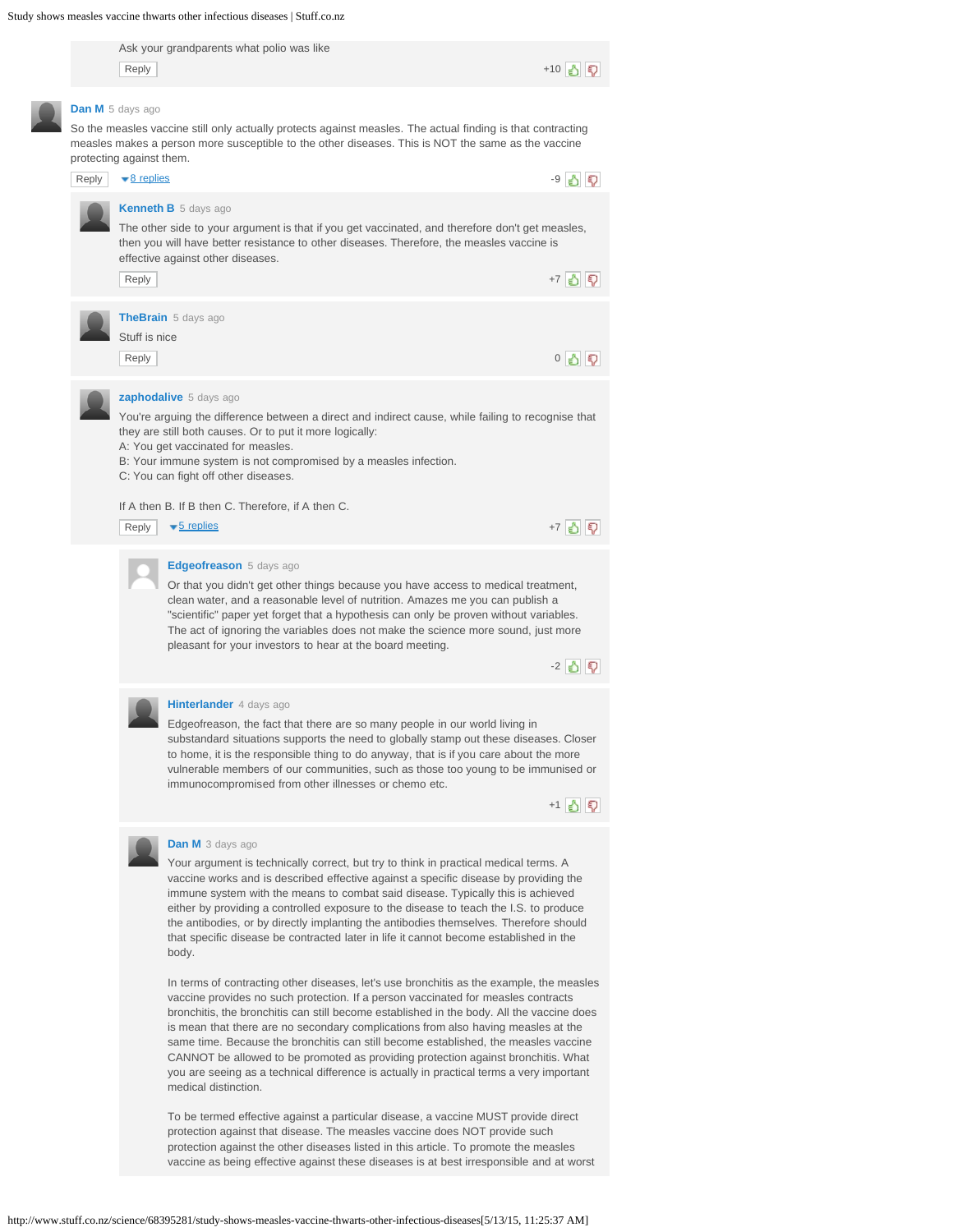

http://www.stuff.co.nz/science/68395281/study-shows-measles-vaccine-thwarts-other-infectious-diseases[5/13/15, 11:25:37 AM]

so easy. None of those people died. That doesnt mean any one of them could have it, particularly those who already had circumstances beyond their control that effected their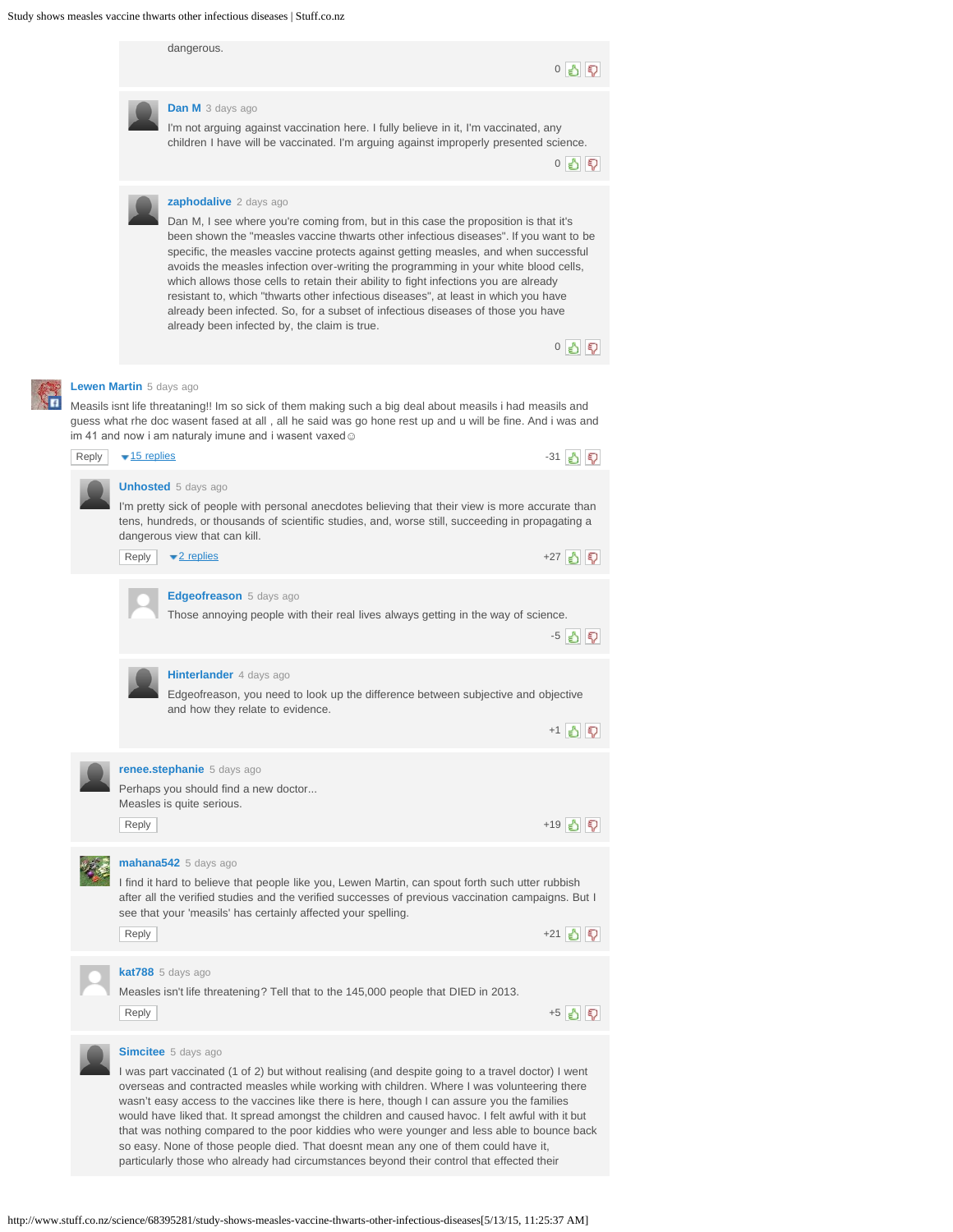Study shows measles vaccine thwarts other infectious diseases | Stuff.co.nz